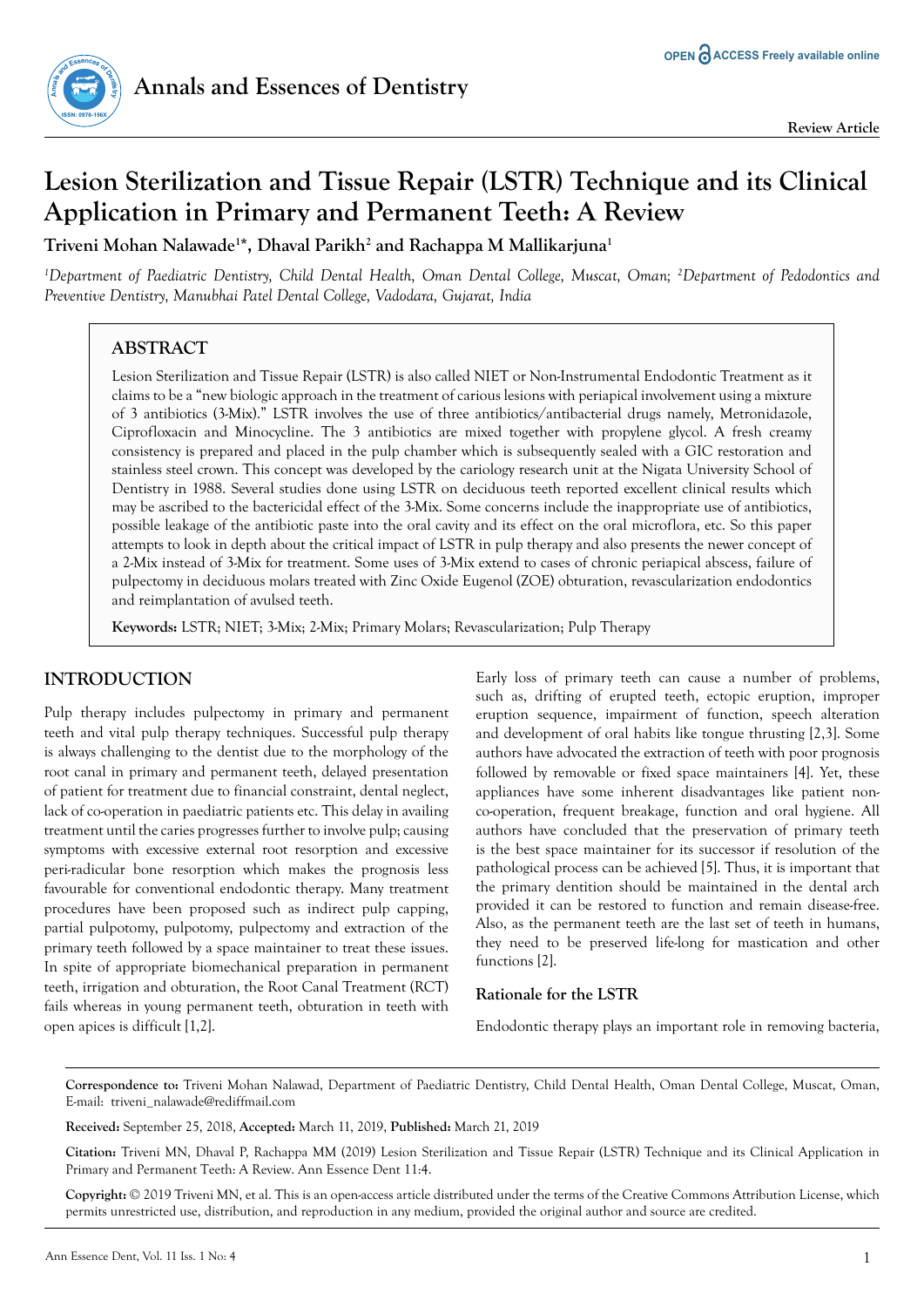their by-products and their substrates by disrupting and destroying the microbial ecosystem through chemical and mechanical methods. Different drugs and medicaments have also been suggested to accompany these techniques with varying success rates. The use of nonspecific antiseptics and use of steroids application or antibacterial drugs represents one of the methods of eradicating bacteria in the Root Canal Treatment (RCT) [1].

Sterilization of the root canal and peri-radicular region results in good healing of the peri-radicular region [6]. Bacteria which are present mainly in the root canals and superficial layer of infected root canal wall may be easily removed by conventional root canal treatment. Inspite of following proper RCT protocol and good obturation techniques, many RCT failures or flare-ups, are attributed to bacteria which remain in the deep layers of root canal dentine. Application of antibacterial drugs to endodontic lesions can be used to sterilize such lesions [6]. To sterilize such lesions, a single antibacterial drug may not be effective though broad spectrum as the bacterial composition of the infected root canals is complex. In addition, bacteria may also be smeared along the root canal during endodontic treatment. Antibacterial drugs should aim to completely remove all such bacteria [7]. To sterilize the deep layers of infected root dentin, root canal medicaments should penetrate the root canal dentin. The penetrative ability of these drugs was improved by mixing these drugs with propylene glycol and macrogol to form an ointment base as demonstrated [8,9].

# **History and evolution of lesion sterilization and tissue repair**

In recent years, the Cariology Research Unit at Niigata University School of Dentistry has developed the concept of Lesion Sterilization and Tissue Repair (LSTR) therapy that employed a mixture of antibacterial drugs for disinfection. Repair of damaged tissues can be expected if lesions are disinfected [8].

Since the overwhelming majority of bacteria in the deep layers of infected root canal wall dentine consist of obligate anaerobes, metronidazole was selected as the first choice among the antibacterial drugs. Metronidazole, even at high concentrations cannot kill all the bacteria indicating the necessity for other drugs. Thus in addition to Metronidazole, Ciprofloxacin and Minocycline were added to sterilize the infected root dentin [10].

Metronidazole has a wide spectrum of bacterial action against oral obligate anaerobes [8,11]. It has been found that obligate anaerobes form the majority of isolates from carious lesions, infected root dentin, and from non-exposed pulp tissue. Thus, it was observed that a mixture of antibacterial drugs i.e., Ciprofloxacin, Metronidazole and Minocycline can sterilize carious lesions, necrotic pulp and infected root dentine of primary and permanent teeth [7,12,13].

**Ratio of the antibiotics and vehicles in 3-Mix:** LSTR involves the use of three broad spectrum namely, Ciprofloxacin, Metronidazole, and Minocycline. There is conflicting data on the ratio in which the antibiotics are mixed. Takushige et al. used Ciprofloxacin, Metronidazole and Minocycline in a ratio of 1:3:3. Some researchers endorse a 3:1:1 ratio, whereas Garcia et al. endorse 3:1:3 mix, while others including Professor Hoshino endorsed a ratio of 1:1:1 [13–15]. The rationale behind the different ratio of the mix is unknown, but one can say that a lesser amount of antibiotic usage to attain clinically effectiveness would be preferred. Ferreira et al. found that antibiotics namely Ciprofloxacin, Clindamycin and Metronidazole were cytotoxic to human gingival fibroblasts

and lower concentrations of 5-50 mg/L produced viable fibroblasts for a prolonged time [16].

**Vehicles used:** Cruz et al. demonstrated the penetrative effect of propylene glycol into root dentin; to rapidly and effectively deliver intracanal medicaments. Takushige et al. used a combination of Macrogol and Propylene glycol (MP) to mix the 3 antibiotics (3-Mix). Hence their antibiotic medicament was also referred to as 3-Mix-MP. Propylene Glycol and Macrogol, are found to be excellent vehicles to carry the 3-Mix into the entire dentin and through the dentinal tubules and kill all the bacteria in the lesions. Pinky et al. and Burrus et al. have used only Propylene glycol as the vehicle or carrier for the 3-Mix [17,18]. Nalawade et al. compared only the vehicles for their antimicrobial activity and concluded that Propylene glycol had the maximum antimicrobial properties and provided the most ideal consistency for the antibiotic paste.

**Different combinations of antibiotics in the 3-Mix:** Sato et al. carried out a series of *in-vitro* experiments using the 3-Mix with and without Rifampicin. Later they combined Ciprofloxacin and Metronidazole along with a third antibiotic, namely Amoxicillin, Cefaclor, Cefroxadine, Fosfomycin or Rokitamycin [11,19]. Sato et al. and Hoshino et al. confirmed the 3-Mix to be bactericidal and most effective. Ruparel et al. in an *in-vitro* study substituted Minocycline with Cefaclor and referred to it as the modified Triple Antibiotic Paste (TAP) and tried another combination referred to as the Double Antibiotic Paste (DAP) [20]. The DAP can be referred to as the 2-Mix, because it consisted only of Ciprofloxacin and Metronidazole. They also tried Augmentin on its own and its effect on the survival of stem cells of apical papilla [20]. Later, Pinky et al. and Nanda et al., eliminated Metronidazole from the 3-Mix and tried Ornidazole instead [17,21]. The main concern was Minocycline, which when used for revascularization procedures caused discoloration of the young permanent teeth [22]. Another concern was its possible effects on the developing successor when used in an indicated deciduous tooth for LSTR.

Algarni et al. used antibiotic gels containing Clindamycin modified 3-Mix and compared it to the 2-Mix. Park et al. reported a case using an Amoxycillin modified 3-Mix for revascularization of necrotic immature permanent tooth and overcame discoloration aspect after one year clinical follow-up [23].

Many researchers started the quest for a suitable alternative for overcoming the drawbacks of 3-Mix but also equally effective as the 3-Mix had been.

**The journey from 3-Mix to 2-Mix**: Ruparel et al. had already paved the way for 2-Mix consisting of Ciprofloxacin and Metronidazole but its bactericidal efficacy was not tested in their *in-vitro* study [20]. The 2-Mix consisted of Ciprofloxacin and Metronidazole while Minocycline was removed. Sabrah et al. compared the antimicrobial activity of the 3-Mix and, 2-Mix with Calcium hydroxide against *E. fecalis* and *P. gingivalis*. They found out that calcium hydroxide lacked effective bactericidal properties and that the 2-Mix has comparable antibacterial activity to the 3-mix, so it can replace the 3-Mix [24]. Algarni et al. too confirmed similar findings of the 2-Mix having a similar bio-film inhibition as the modified 3-Mix consisting of Clindamycin. Later they continued *in-vitro* studies assessing the biocompatibility of the 3-Mix and 2-Mix and found the 2-Mix to be more biocompatible with Dental Pulp Stem Cells (DPSCs). Lastly they concluded that the 2-Mix had longer residual antibacterial effect as compared to the same concentration of the 3-Mix [25]. Kim et al. confirmed that a low concentration of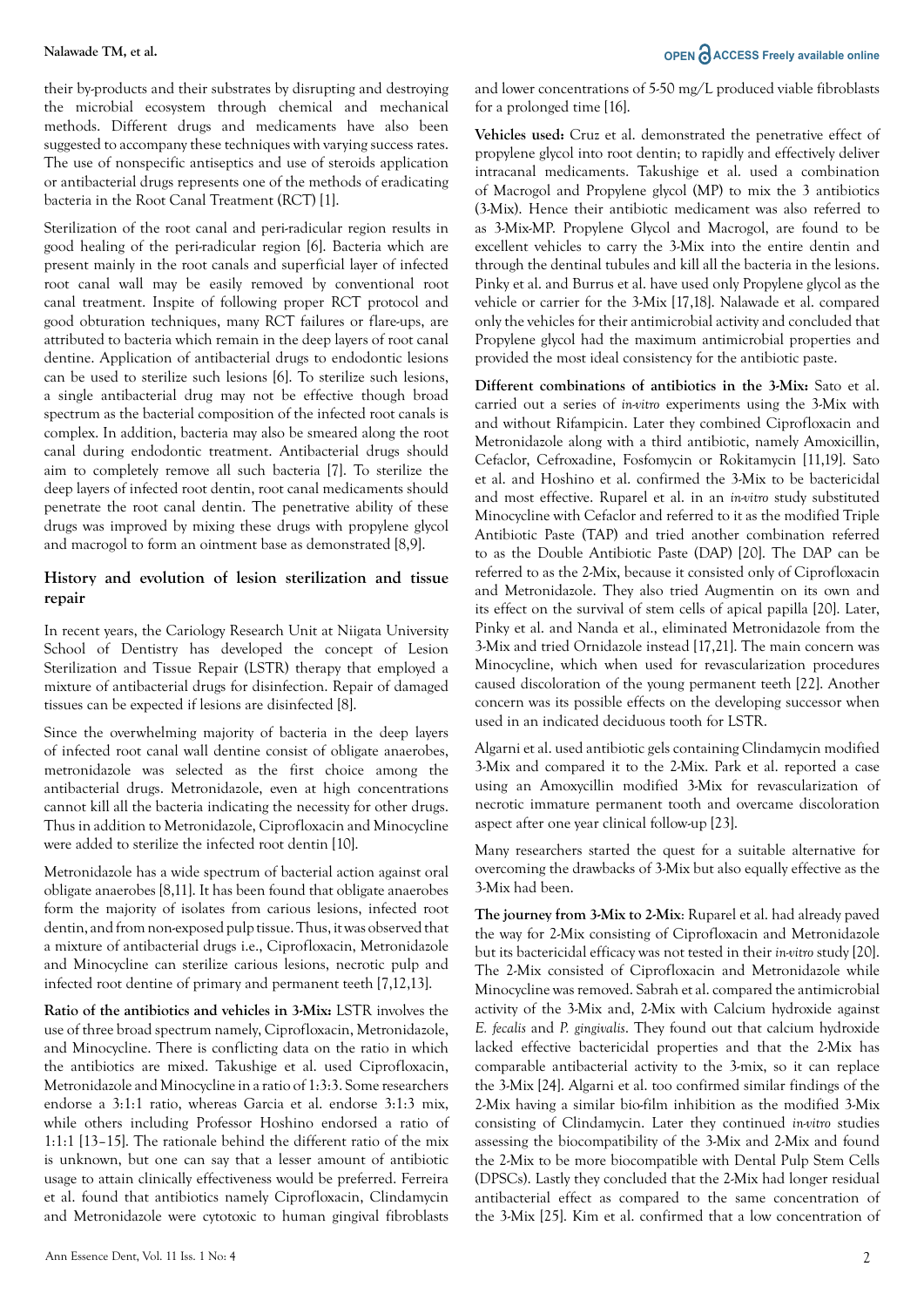# **Nalawade TM, et al. OPEN ACCESS Freely available online**

1 mg/mL of the 2-Mix had fewer negative effects on attachment and proliferation of DPSCs to dentin [26]. Hence these *in-vitro* studies suggested that the 2-Mix could be used where 3-Mix was indicated.

**Advantages of 2-Mix with Propylene glycol:** The major advantage of the usage of 2-Mix over 3-Mix was its comparable antibacterial efficacy, longer residual antibacterial effect and fewer detrimental effects on DPSCs. The main concern of localized Minocycline staining of the permanent tooth bud could be overcome, with the use of the 2-Mix. It also had similar antibacterial efficacy. Disadvantages of Macrogol i.e. Polyethylene glycol like, respiratory tract irritation, skin irritation, eye irritation, central nervous system depression; whereas long term exposure could cause liver damage, reproductive and mutagenic effects; could be overcome too [27].

**Mechanism of action of 2-Mix:** The mode of action for 2-Mix is same as for 3-Mix, i.e, it sterilizes the infected tissues; both pulpal and periapical.

Concerns and issues against the use of 2-Mix are similar to that of 3-Mix for LSTR which are mentioned in the following text but reduced number and lower concentrations of antibiotics should overcome significant side-effects [16,25].

### **Preparation of the 3- Mix**

For the Ciprofloxacin tablet, the enteric coating is removed with a scalpel. The tablet is pulverized using mortar and pestle. For the Metronidazole and Minocycline which come in tablet form and capsules respectively, the powder is segregated. Antibiotics are prepared freshly before every use. Once mixed with the vehicle, the 3-Mix remains are discarded but the powdered tablets can be stored, sealed in air tight containers under refrigeration. The 3 antibiotics are mixed together with propylene glycol in a ratio of 1:1:1. A creamy consistency is prepared. Then this mix is rolled into a small ball of 1 mm diameter approximately and placed on pulpal floor on the root canal orifices. Initially Takushige et al., prepared a medication cavity, also followed by Prabhakar et al. and Pinky et al., [17,28] but overtime many authors including Takushige in 2008 have simply placed the 3-Mix paste near the root canal orifices and observed it's diffusion due to the presence of many accessory canals in the furcation area of the pulpal floor of deciduous teeth [13,29,30].

#### **Proposed mechanism of action of LSTR**

Sato et al. and Hoshino et al. confirmed through series of *invitro* studies that the 3-Mix is bactericidal to aerobic bacteria and resistant obligate anaerobes. Hosino et al. identified obligate anaerobes from carious dentine, infected pulp, and infected root canal dentine predominating at 80%, 92% and 80% respectively. Obligate anaerobes are sensitive to Metronidozole. Metronidazole with its wide spectrum bacterial action against anaerobes makes it the first choice to eliminate obligate anaerobes. However, since all bacteria cannot be eliminated by Metronidazole alone, other drugs may be necessary to sterilize the infected dentin. Hence, Ciprofloxacin and Minocycline were added to the antibiotic paste for LSTR. In the absence of Minocycline in the market, Cephalexin was substituted [10,12,19,31].

The contention behind the 3-Mix is that it sterilizes the infected and softened dentin and the pulpal lesions, intentionally left during cavity preparation. Also, the 3-Mix can eliminate bacteria from infected dental tissues of both deciduous and permanent teeth [8,10]. The assumption is that if you eliminate bacteria, infection can be eliminated, thereby reducing inflammation, and consequently, pain both acute and chronic. According to Hoshino, 94% of the cases that experienced pain were relieved within 24 hrs after LSTR using the 3-Mix regardless of the nature and severity of the pain [30].

#### **Success of LSTR:**

Several studies done with LSTR on deciduous teeth reported the following;

- Excellent clinical results like healing of draining sinuses, gingival abscesses and periradicular lesions may be ascribed to the bactericidal action of the 3-Mix [8].
- Recalcification of softened dentin immediately following sterilization of the lesion [30].
- LSTR was also proven to be effective in cases of deciduous teeth with resorbed roots and draining fistulae [8].

Studies also claimed that:

- Metronidazole was reported to be clinically safe when used according to recommended dosage guidelines.
- Although side effects with Ciprofloxacin have been reported when used systematically in young patients, it has been proven safe in children 3 to 16 years old when used in recommended doses.
- Minocycline may not discolour the entire tooth because only a small amount was used.

### **Concerns and issues against the use of 3- Mix for LSTR**

**A. The inappropriate use of antibiotics:** Pallasch in the Journal of the California Dental Association identified six effects when antibiotics are employed. He states that only the first reason cited below is beneficial.

The later five possibilities are all negative effects and may occur with the inappropriate use of antibiotics. It may occur with the use of the LSTR employing the 3-Mix [32,33].

- The antibiotics may aid the immune system to gain control of the infection.
- Toxicity or allergy may occur.
- Already resistant microbes may be selected for and a super infection may result.
- The antimicrobial may promote microbial chromosomal mutations.
- Gene transfer may be encouraged from resistant to nonresistant microbes; and
- Latent resistance genes may be expressed [32,33].

#### **B. The use of triple antibiotic paste for sterilization and disinfecting a pulpally involved canal presents several questions:**

• The inappropriate use of antibiotics and the ecologic potential for selective pressure. The rise in the number of bacterial microorganisms that are resistant to currently available antibiotics is well documented. The WHO collaborating center in Nijmegen has clearly expressed this concern in their Basic Package of Oral Care and have emphasized the need for judicious and prudent use of antibiotics. They also reported that many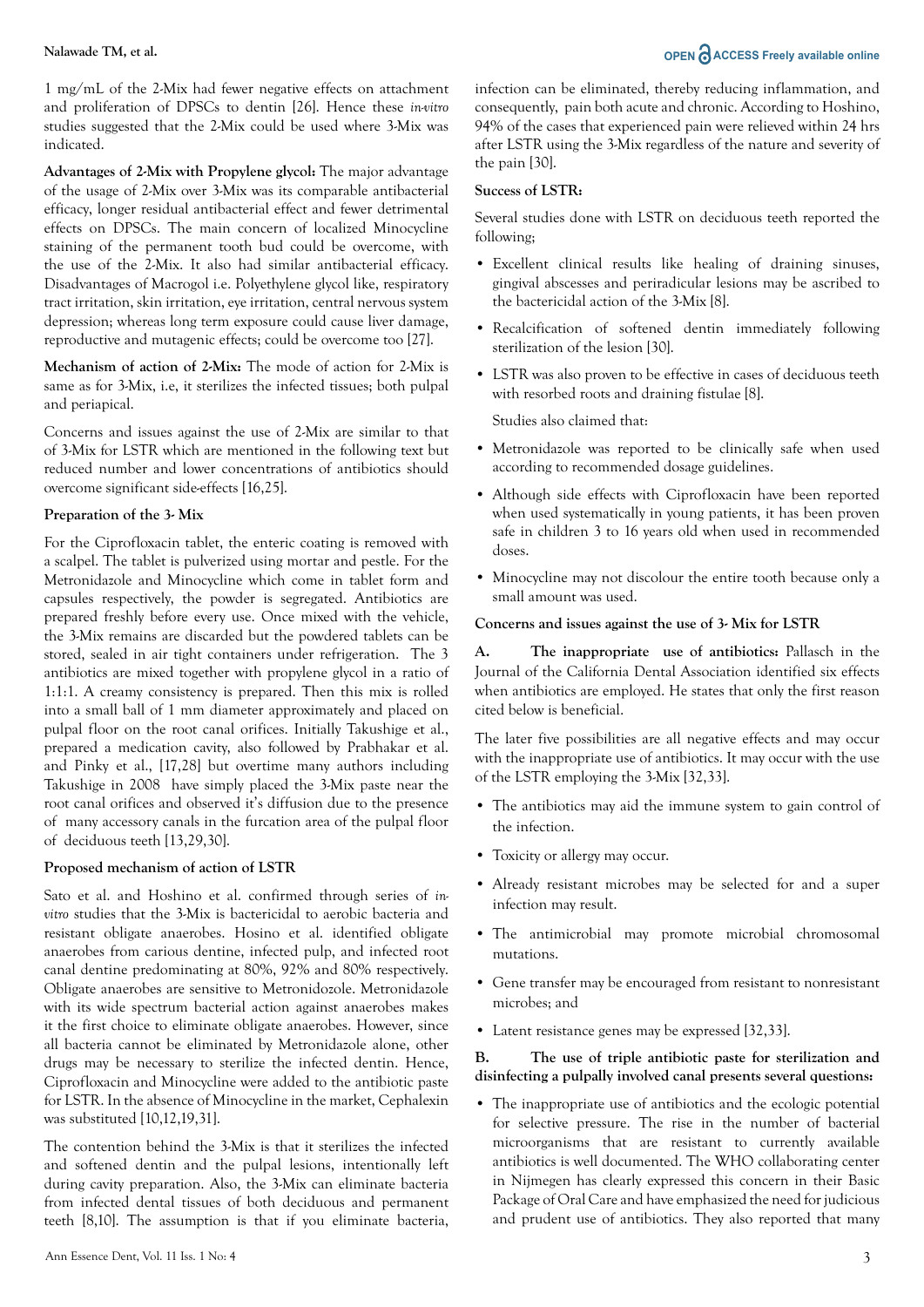# **Nalawade TM, et al. OPEN**  $\partial$  **ACCESS Freely available online**

studies from various countries on antibiotics use in dentistry have revealed that antibiotics were prescribed unnecessarily in 22 to 74 percent of cases [34].

- The use of the 3-Mix is clearly intended to decrease the possibility of microbial resistance. However with every case selection, the length of time that the mix will stay inside the pulp or pulp chamber remains unclear. It raises the possibility of selective pressure to the three antibiotics. Selective pressure is the phenomenon in which the more susceptible bacteria are destroyed but the more resistant bacteria survives. Dosage regimens that do not destroy the target bacterial population create selective pressure resulting in a population of resistant bacteria. This population may not cause disease in the initial human host but may be spread to others [35].
- The rule of thumb when using antibiotics is to use it correctly and only when indicated. It's inappropriate use can lead to several serious consequences. The question with the use of the 3-Mix paste is whether it is truly indicated considering the possible consequences that may take place with its use. One must weigh the options and alternatives prior to its usage. When is the LSTR approach indicated and when do the benefits outweigh the risks? Definitely, there may be clinical instances when the approach may be suitable, but it cannot be an alternative public health measure. The risks outweigh its "expected" benefits.
- The possible leakage of the antibiotic paste into the oral cavity and its effect on the oral micro-flora. If a paste of such kind is placed in the pulp chamber or in the cavity and sealed with a glass ionomer cement or a composite onlay, over an uncertain period of time, what is the possibility of antibiotic seepage out of the tooth and into the oral cavity? What is the possibility that the minute seepage and presence of small amount of antibiotics, may affect the oral micro-flora? What evidence can be shown that there is no such seepage and the normal micro-flora is not affected?
- If the paste is placed in a pulp chamber that is not hermetically sealed, what are the possibilities that it would be absorbed into the system? The approach likewise violates the rule that systematic antibiotics should not be used for topical application. The antibiotics used for the 3-Mix are very potent antibiotics that can cause very serious side effects [36].

The prolonged use of Ciprofloxacin can induce arthropathy and fluoroquinolone-related tendinopathy. It is also more effective against gram-negative bacteria rather than gram- positive ones. The antibiotic can easily be distributed in blood tissues and fluids.

Minocyline (Tetracycline group of antibiotics) was widely used in the 1950s and 60s and has resulted in a large number of resistance strains that now limits the use of the antibiotic. It is known to depress bone growth in the fetus and children. Minocycline is also known to cause serious adverse events including a Hypersensitivity Syndrome Reaction (HSR), Serum Sickness Like Reaction (SSLR) and drug-induced lupus [37].

Metronidazole is widely prescribed by dentists. The emergence of resistance to this drug may be slower if it were used alone. In order to target both aerobic and anaerobic organisms, Metronidazole is used empirically in combinations with one or more antibiotics. Resistance to the drug may be associated with mobile genetic elements, aiding its spread [38].

The American Academy for Pediatric Dentistry as well as the

European Association of Pediatric Dentistry recognized the increasing prevalence of microbial resistance and have both issued guidelines on antibiotic therapy among pediatric patients. Both advocate for the prudent and conservative use of antibiotics to minimize the risk of developing resistance to current antibiotic regimens.

From the above review, the following clinical applications of LSTR using the 2-Mix can be listed:

- In Primary teeth [39,40].
- **1.** Primary teeth with pain and tender on percussion.
- **2.** Primary teeth with Grade I and II mobility as a natural space maintainer for a short period until the permanent tooth is about to erupt.
- **3.** Primary teeth with presence of an abscess or draining sinus.
- **4.** Radiolucency in the furcation area of multirooted primary teeth.
- **5.** In hemophiliac patients to save necrotic primary teeth instead of extraction.
- **6.** Immature primary teeth with a non-vital pulp.
- **7.** Endodontically failed primary tooth without the removal of previous Zinc-Oxide Eugenol obturation.
- **8.** As an intra-canal medicament in chronic infected primary teeth and later followed by conventional obturation.
- **9.** Unco-operative children instead of using general anaesthesia.

**10.** Un-negotiable root canals in primary teeth.

- In Permanent teeth [41-43]
- **1.** Intra-canal medicament in weeping canals and symptomatic teeth including those obturated with gutta-percha [44].
- **2.** Treatment of endo-perio lesions [45].
- **3.** Inter-appoinment dressing to prevent flare-up during endodontic treatment in diabetic patients [46].
- **4.** To heal large peri-radicular lesions around permanent teeth with closed apices and treat without periapical surgery [6].
- **5.** To endodontically re-treat using the 3-Mix-MP without removal of previous root canal obturation [47].
- **6.** Revascularization endodontics [48].

### **CONCLUSION**

The following conclusions were drawn from this review of LSTR:

It is a simple, time-saving and cost-effective method for relief of symptoms in community based dental programmes especially in underdeveloped regions of service provision.

Endodontic treatment using an antibacterial mix (a combination of Ciprofloxacin, and Metronidazole mixed with propylene glycol) in primary teeth has shown good clinical success.

Few cases were radiographically unsuccessful with continuation of internal resorption but clinically asymptomatic.

Lastly, due to the concerns regarding usage of antibiotics, 2-Mix can be placed as an intermediate intra-canal medicament in low concentrations for 2 weeks followed by conventional obturation,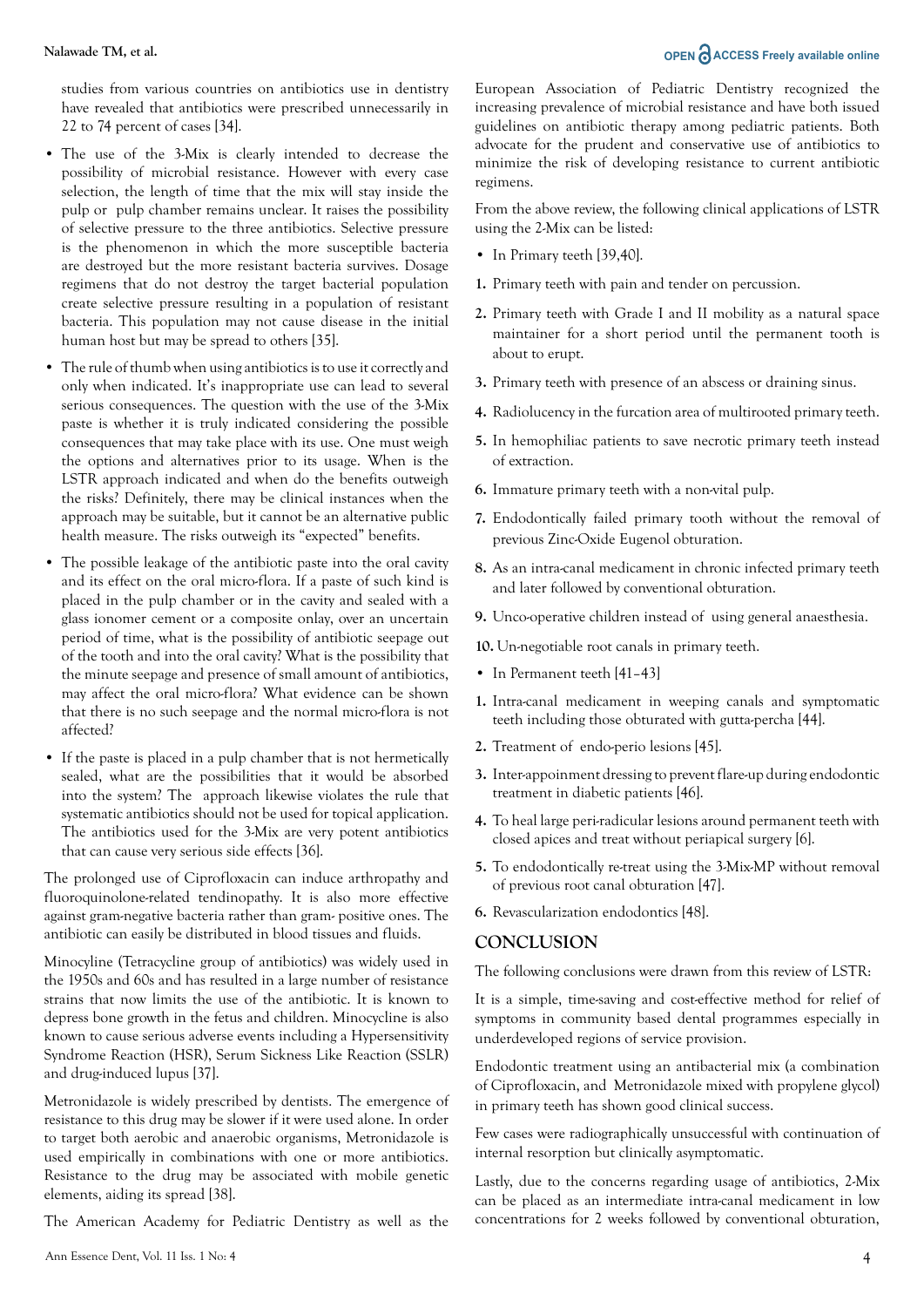**Nalawade TM, et al. OPEN ACCESS Freely available online** 

once the tooth is asymptomatic.

### **ACKNOWLEDGEMENT**

 We would like to thank Dr Asha Selvaraj (BDS) Lecturer (English Language) for her intellectual help during the proof reading and English language check of the manuscript.

# **REFERENCES**

- 1. Cohen. Pathways of the Pulp. 10th edition. Vasa. 2011.
- 2. Fuks AB. Pulp therapy for the primary and young permanent dentitions. Dent Clin North Am. 2000;44:571-596.
- 3. Fabris AS, Nakano V, Avila-Campos MJ. Bacteriological analysis of necrotic pulp and fistulae in primary teeth. J Appl Oral Sci. 2014;22:118- 124.
- 4. Fuks AB, Peretz B. Current concepts in pulp therapy for primary and young permanent teeth. Pediatric Endodontics. 2016.
- 5. Holan G, Fuks AB. A comparison of pulpectomies using ZOE and KRI paste in primary molars : a retrospective study. Pediatr Dent. 1993;15:403-407.
- 6. Taneja S, Kumari M. Use of triple antibiotic paste in the treatment of large periradicular lesions. J Investig Clin Dent. 2012;3:72-76.
- 7. Hoshino E, Sato I, Uematsim H, Sato M, Kota K, Iwaku M, et al. *Invitro* antibacterial susceptibility of bacteria taken from infected root dentine to a mixture of ciprofloxacin, metronidazole and minocycline. Int Endod J. 1996;29:125-130.
- 8. Takushige T, Cruz E V, Asgor Moral A, Hoshino E. Endodontic treatment of primary teeth using a combination of antibacterial drugs. Int Endod J. 2004;37:132-138.
- 9. Cruz EV, Kota K, Huque J, Iwaku M, Hoshino E. Penetration of propylene glycol into dentine. Int Endod J. 2002;35:330-336.
- 10.Hoshino E, Iwaku M, Sato M, Ando N, Kota K. Bactericidal efficacy of metronidazole against bacteria of human carious dentin *in vivo.* Caries Res. 1989; 22:280-282.
- 11.Sato T, Hoshino E, Uematsu H, Kota K, Iwaku M, Noda T. Bactericidal efficacy of a mixture of ciprofloxacin, metronidazole, minocycline and rifampicin against bacteria of carious and endodontic lesions of human deciduous teeth *in vitro*. Microb Ecol Health Dis. 1992;5:171-177.
- 12.Sato I, Ando-Kurihara N, Kota K, Iwaku M, Hoshino E. Sterilization of infected root-canal dentine by topical application of a mixture of ciprofloxacin, metronidazole and minocycline in situ. Int Endod J. 1996;29:18-24.
- 13.Nakornchai S, Banditsing P, Visetratana N. Clinical evaluation of 3Mix and Vitapex as treatment options for pulpally involved primary molars. Int J Paediatr Dent. 2010;20:214-221.
- 14.Trairatvorakul C, Sastararuji T. Indirect pulp treatment vs antibiotic sterilization of deep caries in mandibular primary molars. Int J Paediatr Dent. 2014;22:217-222.
- 15.Nalawade T, Sogi SP, Bhat K. Bactericidal activity of propylene glycol, glycerine, polyethylene glycol 400, and polyethylene glycol 1000 against selected microorganisms. J Int Soc Prev Community Dent. 2015;5:114- 119.
- 16.Ferreira MB, Myiagi S, Nogales CG, Campos MS, Lage-Marques JL. Time- and concentration-dependent cytotoxicity of antibiotics used in endodontic therapy. J Appl Oral Sci. 2010;18:259-263.
- 17. Pinky C, Subbareddy V, Shashibhushan K. Endodontic treatment of necrosed primary teeth using two different combinations of antibacterial drugs: An *in vivo* study. J Indian Soc Pedod Prev Dent. 2011;29:121-127.
- 19.Sato T, Hoshino E, Uematsu H, Noda T. *In vitro* antimicrobial susceptibility to combinations of drugs of bacteria from carious and endodontic lesions of human deciduous teeth. Oral Microbiol Immunol. 1993; 8:172-176.
- 20.Ruparel NNB, Teixeira FBF, Ferraz CCCR, Diogenes A. Direct effect of intracanal medicaments on survival of stem cells of the apical papilla. J Endod. 2012;38:1372-1375.
- 21.Nanda R, Koul M, Srivastava S, Upadhyay V, Dwivedi R. Clinical evaluation of 3 Mix and Other Mix in non-instrumental endodontic treatment of necrosed primary teeth. J Oral Biol Craniofacial Res. 2014;4:114-119.
- 22.Kim JH, Kim Y, Shin SJ, Park JW, Jung IY. Tooth discoloration of immature permanent incisor associated with triple antibiotic therapy: A case report. J Endod. 2010; 36:1086-1091.
- 23.Park H-B, Lee B-N, Hwang Y-C, Hwang I-N, Oh W-M, Chang H-S. Treatment of non-vital immature teeth with amoxicillin-containing triple antibiotic paste resulting in apexification. Restor Dent Endod. 2015; 40:322-327.
- 24.Sabrah AH, Yassen GH GR. Effectiveness of antibiotic medicaments against biofilm formation of *Enterococcus faecalis* and *Porphyromonas gingivalis*. J Endod. 2013; 39:1385-1389.
- 25.Algarni AH, Yassen GL, Gregory R. Inhibitory effect of gels loaded with a low concentration of antibiotics against biofilm formation by *Enterococcus faecalis* and *Porphyromonas gingivalis*. J Oral Sci. 2015; 57:213-218.
- 26.Kim KW, Yassen GH, Ehrlich Y, Spolnik K, Platt JA, Windsor LJ. The effects of radicular dentine treated with double antibiotic paste and ethylenediaminetetraacetic acid on the attachment and proliferation of dental pulp stem cells. Dent Traumatol. 2015;31:374-379.
- 27.Rowe RC, Sheskey PJ QM. Handbook of Pharmaceutical Excipients. 6th edition. Pharmaceutical Press and American Pharmacists Association and RPS publishing. 2009.
- 28.Prabhakar AR, Sridevi E, Raju OS, Satish V. Endodontic treatment of primary teeth using combination of antibacterial drugs: an *in vivo* study. J Indian Soc Pedod Prev Dent. 2008; 26:5-10.
- 29.Agarwal M, Das UM, Vishwanath D. A Comparative Evaluation of Noninstrumentation Endodontic Techniques with Conventional ZOE Pulpectomy in Deciduous Molars: An *in vivo* Study. World J Dent. 2011;2:187-192.
- 30.Takushige T, Venzon Cruz E, Ali Asgor Moral M, Hoshino E. Non-surgical treatment of pulpitis, including those with history of spontaneous pain, using a combination of antibacterial drugs. J LSTR Ther (International WEB version) 2008;7:1-5.
- 31.Hoshino E, Kurihara-Ando N, Sato I, Uematsu H, Sato M, Kota K, et al. *In-vitro* antibacterial susceptibility of bacteria taken from infected root dentine to a mixture of ciprofloxacin, metronidazole and minocycline. Int Endod J. 1996; 29:125-130.
- 32.Pallasch TJ. Global antibiotic resistance and its impact on the dental community. J Calif Dent Assoc. 2000; 28:215-233.
- 33.Pallasch TJ. How to use antibiotics effectively. J Calif Dent Assoc. 1993;21:46-50.
- 34.Frencken JE . WHO Basic Package of Oral Care. 2002;1:1-17
- 35.Cobos-Trigueros N, Solé M, Castro P, Torres JL, Rinaudo M, De Lazzari E, et al. Evaluation of a Mixing versus a Cycling Strategy of